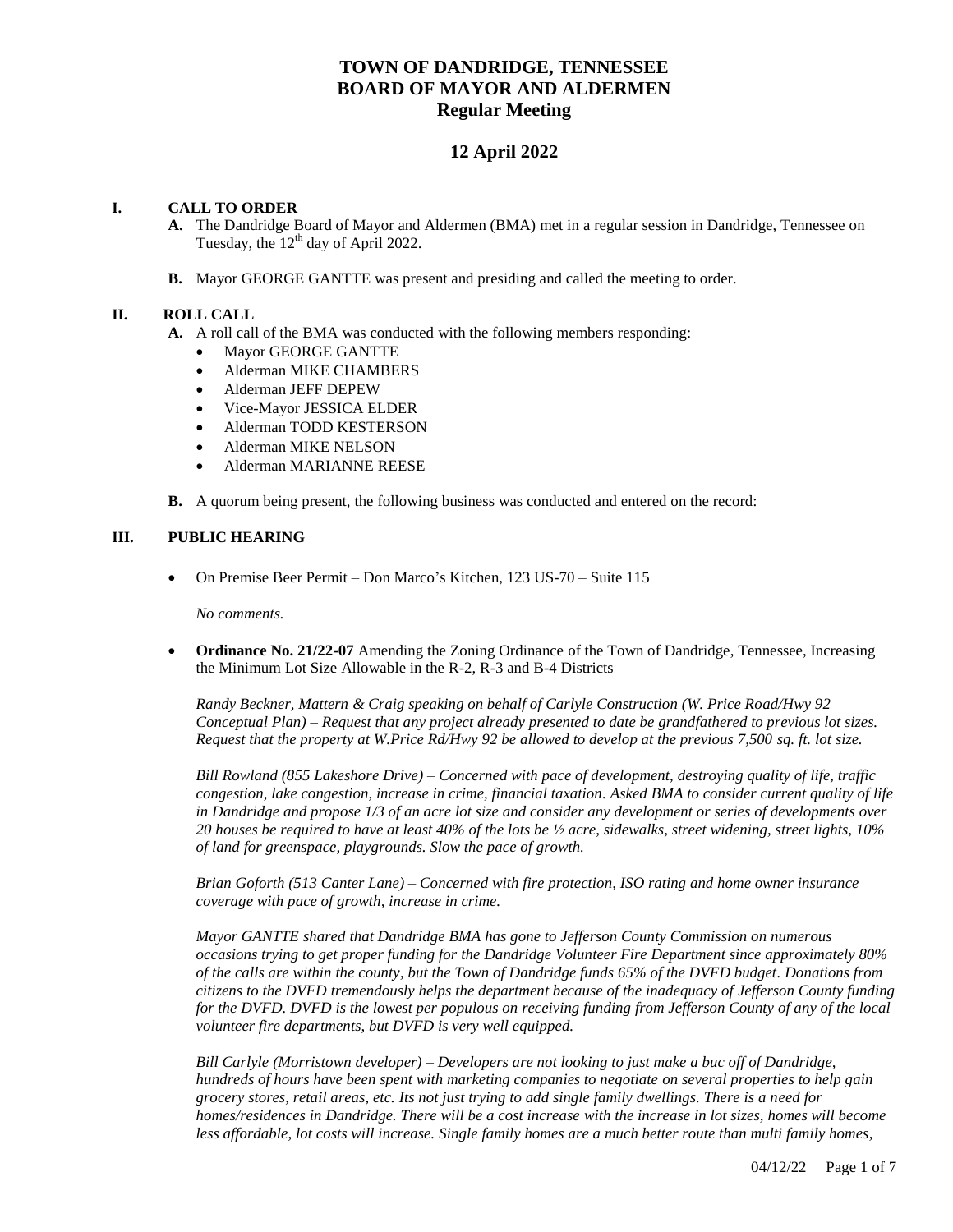*but in order for developers to recoup investments, will have to convert to multi-family developments. The Price Road development would consist of approximately 195 lots; but if changed to multi-family, would consist of approximately 1,200 units, therefore allowing about six times the density of single family.* 

*Mayor GANTTE thanked Mr. Carlyle for his efforts in trying to bring retail development to Dandridge.* 

*Bruce Kent (928 Bob-O Drive) – Concerned with increase in students to local schools, sewer use, and increase in traffic flow to Isabell Drive.* 

*Tracy Wilson (899 Bob-O Drive) – Concerned also with overcrowding in local schools, pace of development and the need in building new schools.*

*Mayor GANTTE noted that only two schools, out of all of Jefferson County schools, are located south of I40, which is approximately over half of the county. Two schools in this area were closed years ago and never replaced.* 

*Patty Chambers (831 Isabell Drive) – already has difficulty trying to pull out of driveway with traffic. Concerned with increase in traffic and safety.*

*Rick Stonis (925 Bob-O Drive) – Concerned with increase to tax payers in building new schools to keep up with pace in developments. (Mayor GANTTE responded that half of the sales tax that is collected within the Town of Dandridge goes to the school system.)* 

*Ellen Longmire (807 Hopewell St.) – Concerned with traffic in Dandridge between I40 and Maury Middle School (especially when there is an accident on I40 and traffic diverts through town). Request that BMA considers changing lot sizes to 12,500 sq.ft instead of the current 7,500 sq.ft.; would even recommend 15,000 sq.ft. Dandridge is becoming crowded and fast.* 

*Citizen – Doesn't like the government telling people what to do and it's what local politics is all about. We've got to think about the people. There is a lot of people that wants Dandridge to remain the same.*

#### **IV. READING OF THE MINUTES**

It came on a motion by Alderman CHAMBERS, seconded by Alderman DEPEW, to approve the Regular Session minutes of the March 8, 2022 meeting as written.

On a voice vote, the motion passed unanimously (with Vice-Mayor ELDER, Alderman REESE and Alderman NELSON abstaining), and was so ordered.

- **V. PUBLIC PRESENTATIONS** None presented.
- **VI. PRESENTATION OF PETITIONS, MEMORIALS, REMONSTRANCES, AND COMMUNICATIONS** None presented.
- **VII. BUSINESS PRESENTED BY THE MAYOR** None presented.

#### **VIII. FINANCIAL REPORT BY THE TOWN RECORDER**

| Bank Balance: | <b>BMA</b> Acct:   | \$4,197,174.05 | DVFD Balance: | \$282,526.36   |
|---------------|--------------------|----------------|---------------|----------------|
|               | Drug Fund Balance: | \$ 27,998.61   | DWMF Balance: | \$2,065,431.31 |

#### **IX. PRESENTATION OF ORDINANCES AND RESOLUTIONS**

*Mayor GANTTE asks Vice-Mayor ELDER to chair the meeting as he recuses himself from the next few agenda items as he and his family are involved in a couple of the agenda items.* 

 Final Reading of **Ordinance No. 21/22-07** Amending the Zoning Ordinance of the Town of Dandridge, Tennessee, Increasing the Minimum Lot Size Allowable in the R-2, R-3 and B-4 Districts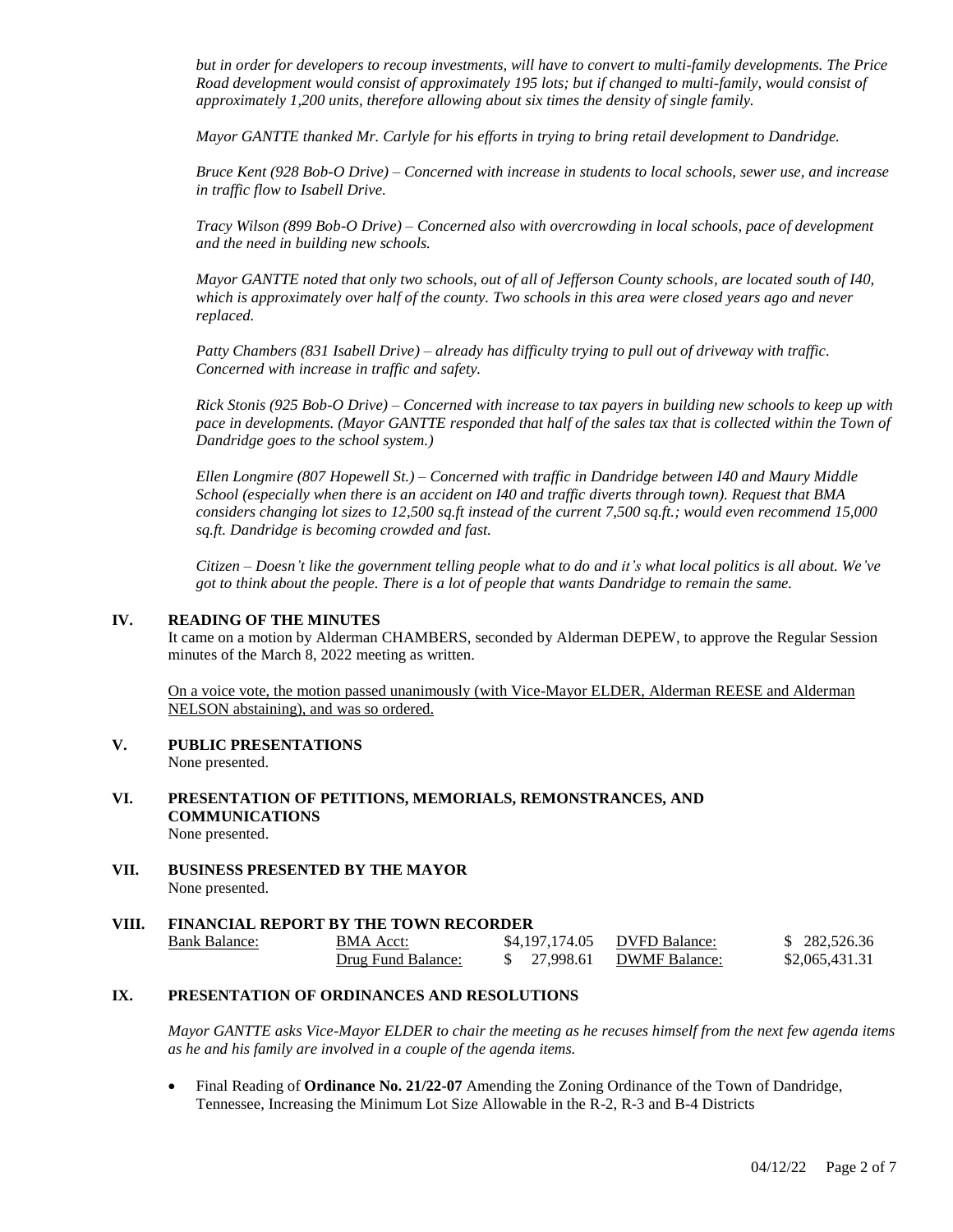*This ordinance increases the minimum lot areas for single family dwellings and joined dwelling units with a common fire wall or stacked units served by public water and sewer systems from 7,500 square feet to 12,500 square feet. Each additional unit of a joined dwelling with a common fire wall will increase to 3,000 square feet (from 2,000) for each additional unit.*

*Need to clarify if anything that is already zoned R-2, R-3 & B-4 will be grandfathered under old guidelines (7,500 sq.ft.) and anything new from this point forward to be under new guidelines (12,500 sq.ft.).* 

It came on a motion by Alderman KESTERSON, seconded by Alderman NELSON, to accept Ordinance No. 21/22-07 and amend the ordinance to include existing R-2, R-3, and B-4 zoned properties be grandfathered in at 7,500 sq.ft. minimum lot sizes.

It came on a motion by Alderman CHAMBERS, to amend the previous motion to also include that the minimum lot sizes be 15,000 sq. ft. instead of 12,500 sq. ft. Alderman KESTERSON does not accept Alderman CHAMBERS amendment.

It came on a motion by Alderman NELSON, to amend Alderman KESTERSON's motion to also include that existing R-2, R-3, and B-4 zoned properties be grandfathered in at 7,500 sq.ft. if developed within 6 months of effective date of ordinance. Alderman KESTERSON will accept the amended motion if properties are developed within 12 months of effective date of ordinance. Alderman NELSON's motion fails for lack of a second.

It came on a motion by Alderman REESE, to amend Alderman KESTERSON's motion to also include that existing R-2, R-3 and B-4 zoned properties be grandfathered in at 7,500 sq. ft. if developed within 6 months of effective date of ordinance. Alderman KESTERSON does not accept Alderman REESE's amendment.

It came on a motion by Alderman DEPEW, to amend Alderman KESTERSON's motion to also include that existing R-2, R-3 and B-4 zoned properties be grandfathered in at 7,500 sq.ft. if developed within 12 months of effective date of ordinance. Alderman KESTERSON accepts the amended motion and seconded by Alderman NELSON.

*The current motion is to adopt Ordinance No. 21/22-07 as amended by grandfathering any R-2, R-3, and B-4 properties for one year from the date of approval of this ordinance.* 

A roll call was asked for and the BMA responded as follows:

| Alderman CHAMBERS | NO.  | Alderman KESTERSON AYE |                |
|-------------------|------|------------------------|----------------|
| Alderman DEPEW    | AYE. | Alderman NELSON        | AYE.           |
| Vice-Mayor ELDER  | NO.  | Alderman REESE         | NO.            |
|                   |      | <b>Mayor GANTTE</b>    | <b>RECUSED</b> |

On a roll call vote, the motion fails due to a tie vote.

It came on a motion by Alderman CHAMBERS, seconded by Alderman REESE, to revisit Ordinance No.21/22-07.

On a voice vote, the motion passed unanimously, and was so ordered.

It came on a motion by Alderman CHAMBERS, seconded by Alderman NELSON, to approve Ordinance No.21/22-07 and amend the ordinance to include existing R-2, R-3, and B-4 zoned properties be grandfathered in at 7,500 sq.ft. minimum lot sizes for one year from date of this approved ordinance.

A roll call was asked for and the BMA responded as follows:

| Alderman CHAMBERS | AYE. | Alderman KESTERSON AYE |                |
|-------------------|------|------------------------|----------------|
| Alderman DEPEW    | AYE. | Alderman NELSON        | AYE.           |
| Vice-Mayor ELDER  | AYE. | Alderman REESE         | AYE.           |
|                   |      | <b>Mayor GANTTE</b>    | <b>RECUSED</b> |

On a roll call vote, the motion passed unanimously (with Mayor GANTTE recusing himself), and was so ordered.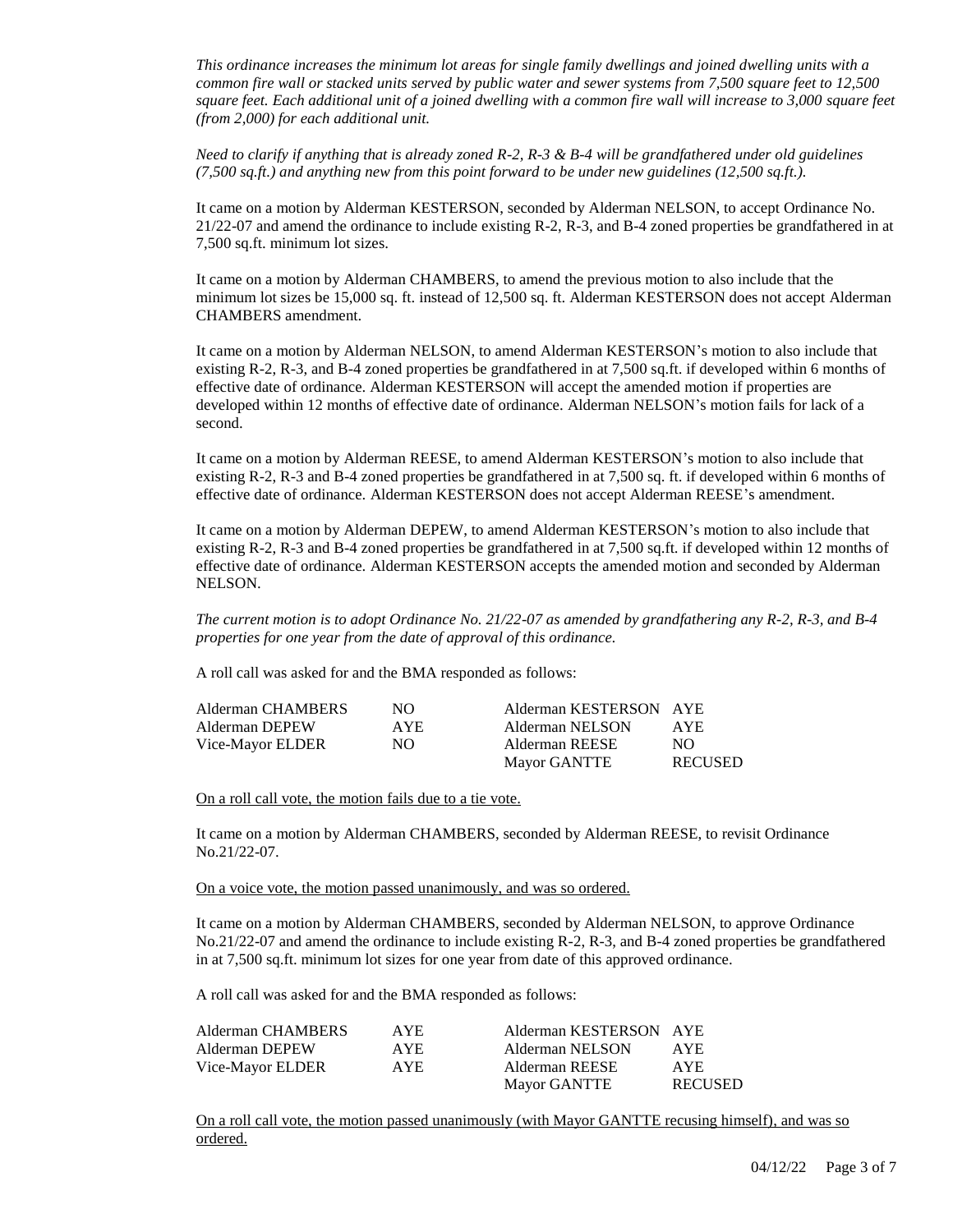**Resolution No. 21/22-08** Calling for a Public Hearing on the Proposed Annexation of Territory into the Town of Dandridge by Owner Consent and Approving a Plan of Services (827 Old Hwy 92 – Map 68 – Parcel 14)

It came on a motion by Alderman NELSON, seconded by Alderman CHAMBERS, to approve Resolution No 21/22-08.

On a voice vote, the motion passed unanimously (with Mayor GANTTE recusing), and was so ordered.

 First Reading of **Ordinance No. 21/22-08** Amending the Zoning Map of the Town of Dandridge, TN a Component of the Zoning Ordinance of the Town of Dandridge, TN From an A-1 Agricultural District, B-2 General Commercial District, and R-1 Low Density Residential District, all to a R-3 High Density Residential District (827 Old Hwy 92 – Map 68 – Parcel 14)

It came on a motion by Alderman CHAMBERS, seconded by Alderman NELSON, to approve Ordinance No.21/22-08 on first reading.

A roll call was asked for and the BMA responded as follows:

| Alderman CHAMBERS | AYE. | Alderman KESTERSON AYE |                |
|-------------------|------|------------------------|----------------|
| Alderman DEPEW    | AYE. | Alderman NELSON        | AYE.           |
| Vice-Mayor ELDER  | AYE. | Alderman REESE         | <b>AYE</b>     |
|                   |      | <b>Mayor GANTTE</b>    | <b>RECUSED</b> |

On a roll call vote, the motion passed unanimously (with Mayor GANTTE recusing himself), and was so ordered.

#### **X. OLD BUSINESS**

None presented.

*BMA takes a 5-minute break. All members return with a quorum.*

*Mayor GANTTE no longer recuses himself from the meeting.*

## **XI. NEW BUSINESS**

• Bid Approval – TDOT Garage Sewer Line Extension

*TDOT requested that the Town of Dandridge receive bids and coordinate a sewer line extension for the Jefferson County Maintenance/Garage Facility. TDOT will reimburse DWMF up to \$116,915.00 for the extension of the new sewer line connecting to the TDOT Dandridge facility. TDOT will not oversee the work, and will act primarily as a source for funding. All work and inspections will be the responsibility of DWMF.*

*4 bids were received:*

| Edwards Grading (New Tazewell)          | \$116.915.00 |
|-----------------------------------------|--------------|
| Horizon Underground (Bean Station)      | \$268,490.00 |
| <b>Brockwell Construction (Newport)</b> | \$292,605.00 |
| Franklin Underground (Parrottsville)    | \$348,125.00 |

It came on a motion by Alderman CHAMBERS, seconded by Alderman REESE, to accept the bid of \$116,915 from Edwards Grading.

A roll call was asked for and the BMA responded as follows:

| Alderman CHAMBERS | AYE. | Alderman KESTERSON AYE |      |
|-------------------|------|------------------------|------|
| Alderman DEPEW    | AYE. | Alderman NELSON        | AYE. |
| Vice-Mayor ELDER  | AYE. | Alderman REESE         | AYE. |
|                   |      | Mayor GANTTE           | AYE. |

On a roll call vote, the motion passed unanimously, and was so ordered.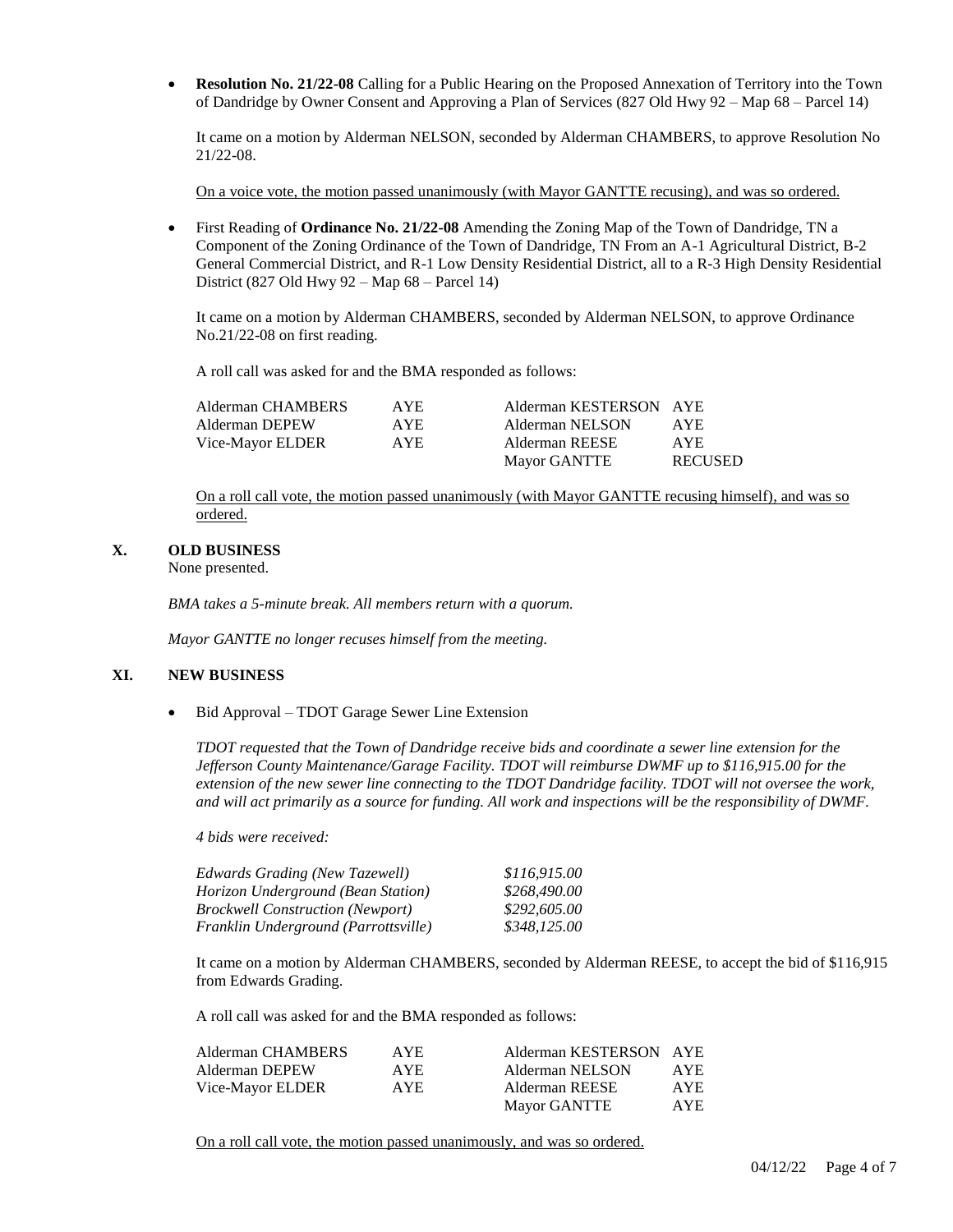Discussion and Consideration of a Settlement Offer from TDOT for Property Acquisition Related to SR-92 Bridge Replacement Project

*In regards to damages to the library during construction/replacement of the new SR-92 bridge. No lawsuit will be pursued. TDOT has proposed an offer of \$32,150 as stated in an appraisal given by J. Lee Butler (11/30/17) as opinion of fair market value as of 10/8/15. Funds will be received by the Town.*

It came on a motion by Mayor GANTTE, seconded by Alderman REESE, to accept the offer of \$32,150 from TDOT and propose 100% of the settlement money be placed into a special account for the library to be used towards maintenance/remodel of the existing building or towards the purchase of new property/building for the library.

A roll call was asked for and the BMA responded as follows:

| Alderman CHAMBERS | AYE. | Alderman KESTERSON AYE |      |
|-------------------|------|------------------------|------|
| Alderman DEPEW    | AYE. | Alderman NELSON        | AYE. |
| Vice-Mayor ELDER  | AYE. | Alderman REESE         | AYE. |
|                   |      | Mayor GANTTE           | AYE. |

On a roll call vote, the motion passed unanimously, and was so ordered.

 Discussion and Consideration of a Quote from Covington Flooring Company to Repair the Gym Floor at the Activity Center – Sole Source as original installer of gym floors to FODAC

*Two Options were given:*

| <i>Option 1</i> | \$62,252.00 | new surface on entire gym 1 floor                                          |
|-----------------|-------------|----------------------------------------------------------------------------|
| Option 2        | \$24,588.00 | repair damaged areas only on gym 1 floor (color variation will be evident) |

*Repairs settling issues to floor in gym 1 and other scuffed/hole areas in both gyms, install permanent pickle ball lines in both gyms. Vice-Mayor ELDER suggested that the Town's insurance company be contacted for a possible claim. The damages would not be considered as defective product as the damages were caused by settling of the building, therefore a warranty would not cover the damages. Floors were marked for years to track the size of the damage/cracks. No further damages have been recorded for the past 18 months.* 

It came on a motion by Alderman REESE, seconded by Mayor GANTTE, to accept Option 2 for \$24,588.00. (\$20,000 is in budget for repairs; the remaining \$4,588 would come from fund balance)

A roll call was asked for and the BMA responded as follows:

| AYE.       | Alderman KESTERSON AYE |      |
|------------|------------------------|------|
| AYE.       | Alderman NELSON        | AYE. |
| <b>AYE</b> | Alderman REESE         | AYE. |
|            | <b>Mayor GANTTE</b>    | AYE. |
|            |                        |      |

On a roll call vote, the motion passed unanimously, and was so ordered.

 Discussion and Consideration of a Proposal from the Architecture Collaborative for an ADA Transition Plan – Professional Service

*Regarding a facilities ADA Assessment for the Town of Dandridge*

*An annual ADA transition plan self-certification to TDOT is required to monitor the Town's commitment towards compliance with provisions of the Americans with Disabilities Act and status of the Town's ADA transition plan (which is not in place).*

*Two proposals were given:*

*DLZ: \$50,000*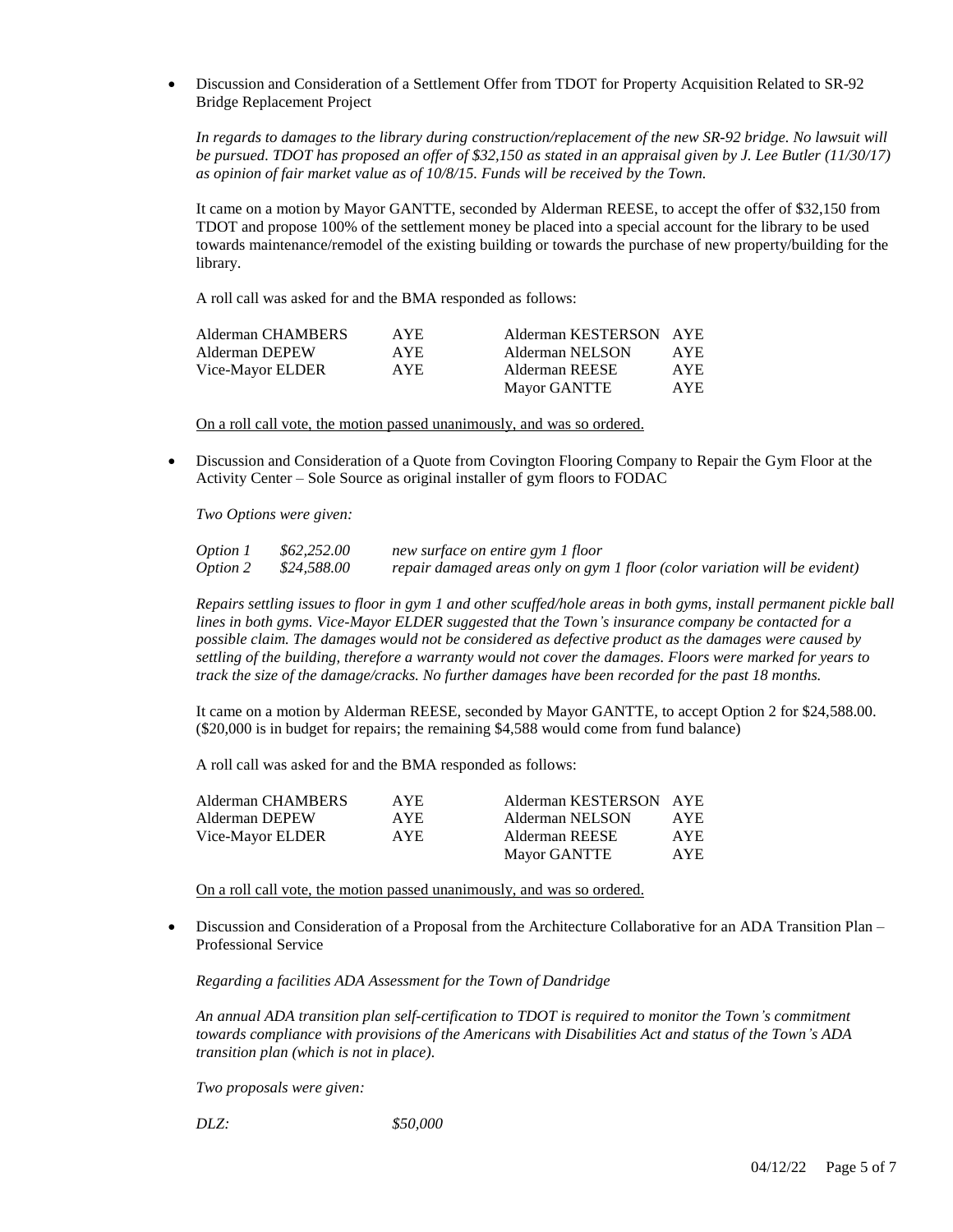*TAC: The Architecture Collaborative Phase I Evaluation \$20,000 Phase II Transition Plan \$15,000 TOTAL \$35,000*

It came on a motion by Mayor GANTTE, seconded by Alderman REESE, to accept the proposals from TAC in the amount of \$35,000. (Funds to be used from General Fund)

A roll call was asked for and the BMA responded as follows:

| Alderman CHAMBERS | AYE. | Alderman KESTERSON AYE |            |
|-------------------|------|------------------------|------------|
| Alderman DEPEW    | AYE. | Alderman NELSON        | AYE        |
| Vice-Mayor ELDER  | AYE. | Alderman REESE         | AYE.       |
|                   |      | Mayor GANTTE           | <b>AYE</b> |

On a roll call vote, the motion passed unanimously, and was so ordered.

Discussion and Consideration of a Lease Agreement with Centriworks for a Copy Machine at Town Hall

*Ricoh IM C4500 60 month FMV \$161.00 per month + maintenance and supplies*

*Current lease expires 6/22/22 (\$165/month)*

*Other proposals were pursued with Centriworks being the best proposal.* 

It came on a motion by Alderman KESTERSON, seconded by Alderman CHAMBERS, to approve the lease agreement with Centriworks.

A roll call was asked for and the BMA responded as follows:

| Alderman CHAMBERS | AYE. | Alderman KESTERSON AYE |            |
|-------------------|------|------------------------|------------|
| Alderman DEPEW    | AYE. | Alderman NELSON        | AYE.       |
| Vice-Mayor ELDER  | AYE. | Alderman REESE         | <b>AYE</b> |
|                   |      | Mayor GANTTE           | <b>AYE</b> |

On a roll call vote, the motion passed unanimously, and was so ordered.

 Approval for DWMF to Purchase a 2022 F-150 4x4 Supercab 6.5' Box, 145" WB XL (X1E) via State of TN **Contract** 

*Previously approved the purchase of 2 trucks on 9/14/21 at an amount of \$28,919 each. The purchase order for this purchase only listed 1 truck to order. Need approval to purchase the second truck at a cost of \$32,442 (including deductions of certain options) as the original purchase price will no longer be honored.*

It came on a motion by Mayor GANTTE, seconded by Alderman REESE, to approve the purchase of the truck not to exceed \$32,442.

A roll call was asked for and the BMA responded as follows:

| Alderman CHAMBERS | AYE. | Alderman KESTERSON AYE |      |
|-------------------|------|------------------------|------|
| Alderman DEPEW    | AYE. | Alderman NELSON        | AYE. |
| Vice-Mayor ELDER  | AYE. | Alderman REESE         | AYE. |
|                   |      | Mayor GANTTE           | AYE. |

On a roll call vote, the motion passed unanimously, and was so ordered.

## **XII. DEPARTMENT HEAD UPDATES**

- Building/Codes Enforcement Terry Reneau
	- o 25/70 apartments are finished and occupied
	- $\circ$  Killion Road 7 are under construction